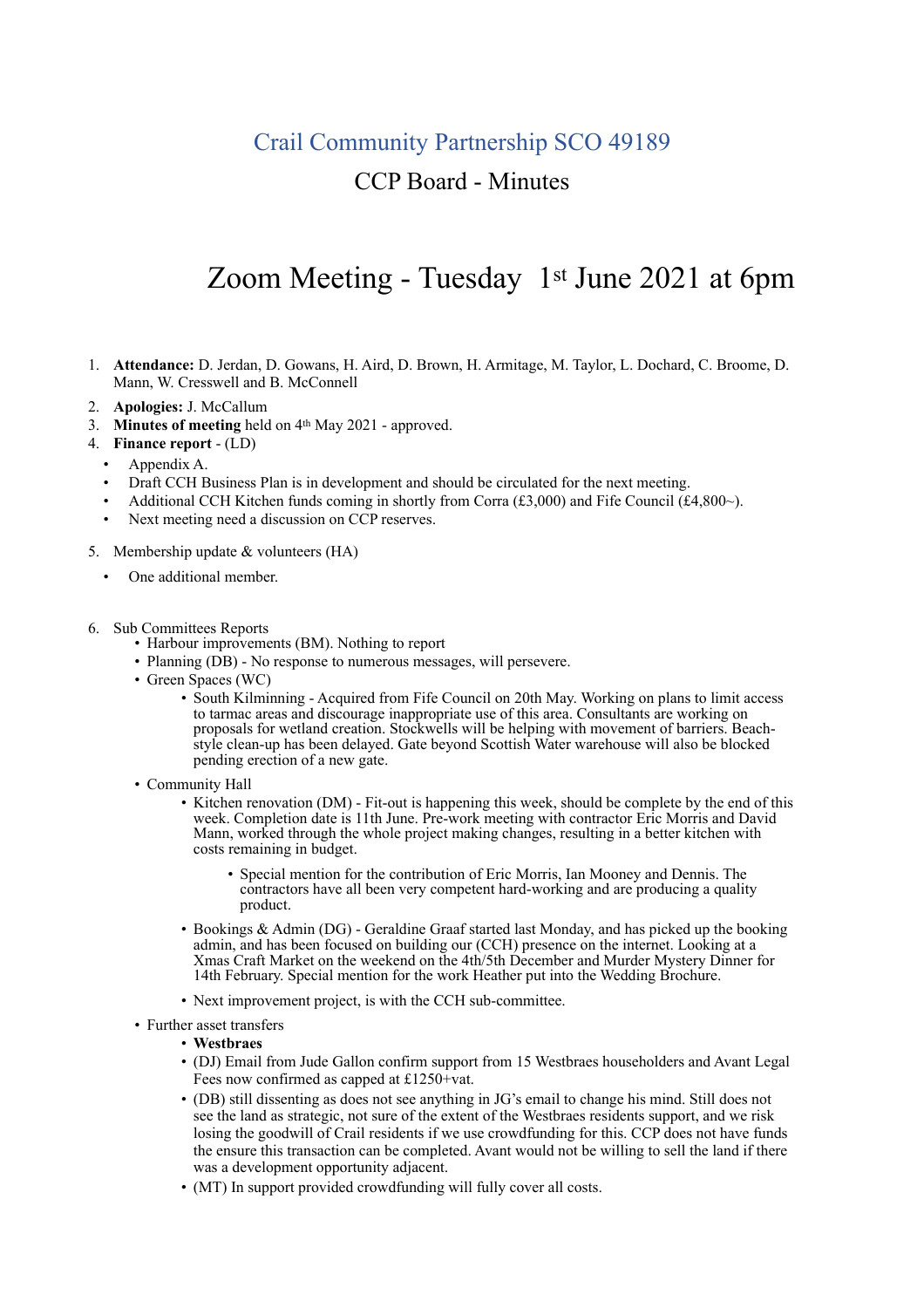- (DB) Other options; 1. Avant retain and community maintains the land or 2. form a residents association then acquires the land.
- (WC) Strongly support the project. Ultimately we win if we control as many sections of green space in and around Crail.
- (BM) Support, it is a bit of monoculture that we can improve on and ownership/control will energise locals to create a more diverse environment.
- (CB) Support, worth owning as we develop a portfolio of green spaces in and around Crail.
- (DJ) Small sum to raise, we have an active and engaged community. We ought to help residents achieve ownership, through CCP.
- (DG) In support, but need the community vote demonstrated through funding.
- (DM) In support.
- (DJ) Motion to proceed with crowdfunding to cover  $\sim$  £3,500 the acquisition of this land, on the understanding that if sufficient funds are not raised the acquisition will not proceed. CCP will not underwrite any shortfall. Majority show support, with DB still dissenting.
- **• Community Hall Car Park**
- To clarify the land is FC Land, not Common Good Land. Need to clarify what asset transfer would actually entail.
- **• Pinkerton**
- The area between the path and the cliff, ownership is unclear. Probably was part of the development but with cliff erosion it has been fenced off. Not worth the legal fees.
- Community Projects
	- **Victoria Gardens** planting should take place in next 10 days and costs will be covered by Common Good Funds.
	- **Memorial tree planting Beech Walk Park** Need to circulate to CCP Board, but topic is with the Community Council as this is Common Good Land.
- **• Dementia Challenge** (HArmitage) Has discussed with new Minister, is willing to back this. Now that we are moving into Level One, support services can start with counselling, mutual aid groups and support groups. HA will contact Alzheimers in Kirkcaldy and Nigel the Minister for Presbytery.
- 6. Website/Publicity (HAird) Supporting CCP, CCH and [crail.info](http://crail.info) websites. Have created Instagram account for CCH, and posting wedding photos.
- 7. Fundraising
	- a. (DG) Submitted an application for 20 tables to Ribbonfield Trust,  $\sim$ £2,000.
	- b. **UK Gov. Community Renewal Fund.** From list of 7 projects that CCP put together FC suggested we submit the Roome Bay development plans as it is about something new but relating to heritage and is developing existing facilities. The application is to enable CCP to complete a feasibility report and business plan. FC will make a decision whether to support in a couple of weeks and we should know by the end of July whether it will be funded. The project has to be completed by the end of this financial year (March 2022).
- 8. CCH Open Day 19th June 2021 10:00 to 12:00.
	- a. Topics: Kitchen, Crail Matters, South Kilminning, Pinkerton, Bow Butts, CCP Membership, Paths, CCH Events and Activities, Beech Walk Park.
- 9. AOCB Nil.

Next meeting Tuesday 6th July 2021 at 6pm